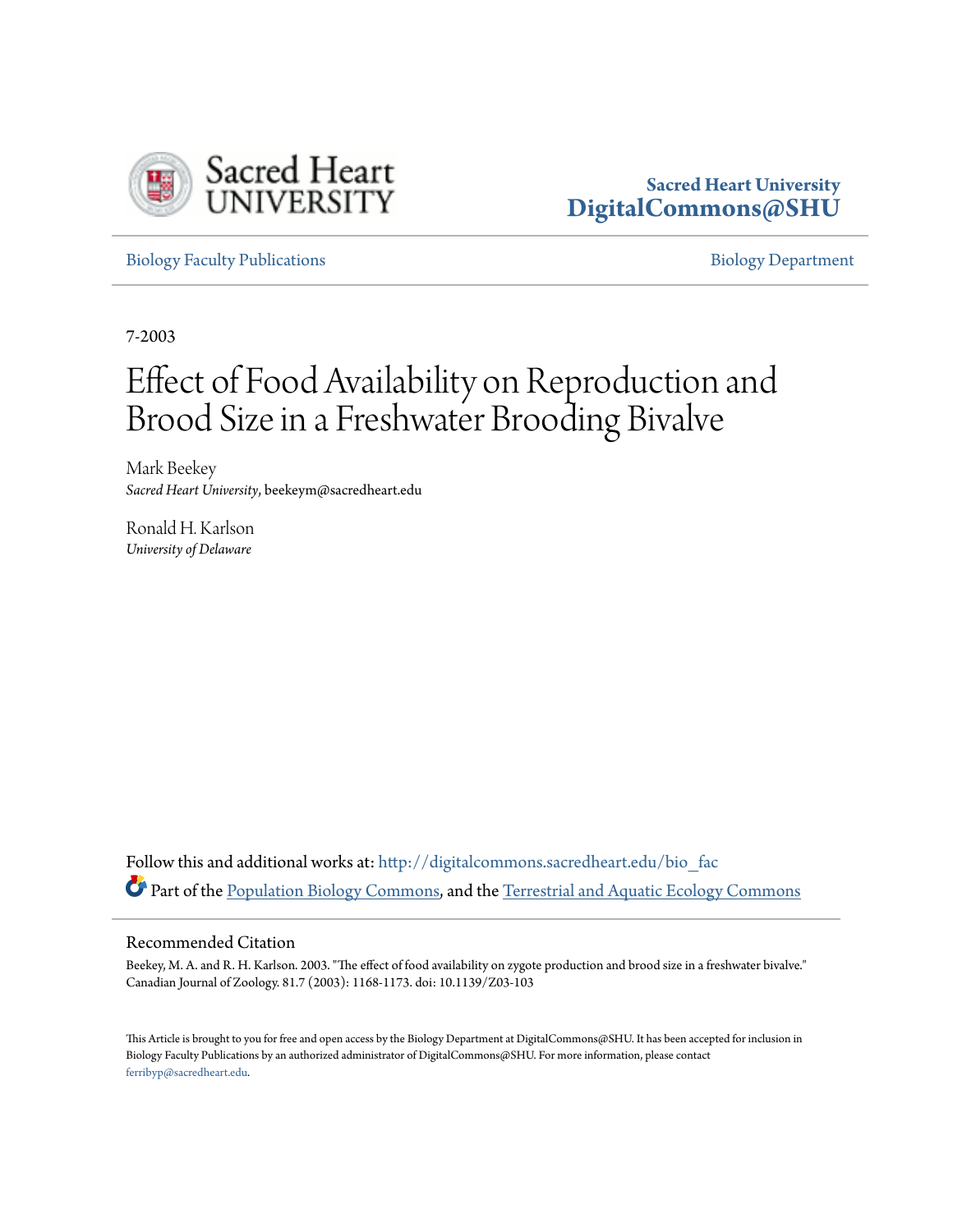## **Effect of food availability on reproduction and brood size in a freshwater brooding bivalve**

#### Mark A. Beekey and Ronald H. Karlson

Abstract: Brood size is often constrained by the amount of energy available to produce offspring. Yet, energetic constraints may not be as important if the physical capacity to brood offspring is limited. Investigating the relative importance of energetic and physical constraints on brood size is necessary to understand how reproductive strategies are molded by natural selection. We investigated how food availability affects brood size in *Sphaerium striatinum,* a freshwater bivalve. We reared juveniles to adulthood under three food levels in a common garden experiment. The number of reproductive attempts, brood size, and stage of offspring development were measured. Clams reared with the most food reproduced more often, produced more offspring per reproductive attempt, and contained larger broods than clams reared with less food. These data support the notion that food availability is an important factor in the production of offspring and overall brood size. However, the number of offspring surviving to later stages of development was not different among treatments. In fact, clams reared with the most food lost proportionately more offspring than clams reared with less food. We conclude that physical constraints are more important in determining overall brood size than energetic constraints in *S. striatinum.* 

Résumé : La taille d'une portée est souvent limitée par la quantité d'énergie disponible pour produire des rejetons. Neanmoins, les contraintes energetiques peuvent ne pas etre si importantes si la capacite physique d'elever des petites est restreinte. Pour comprendre comment les stratégies reproductives sont façonnées par la sélection naturelle, il est nécessaire de déterminer l'importance relative des contraintes énergétiques et des contraintes physiques sur la taille de la portée. Nous avons étudié comment la disponibilité de la nourriture affecte la taille de la portée chez Sphaerium *striatinum,* un bivalve d'eau douce. Nous avons eieve des jeunes jusqu'au stade adulte dans trois concentrations de nourriture dans une « expérience de jardin commun » et nous avons déterminé le nombre de tentatives de reproduction, la taille des portées et les stades de développement des petits. Les bivalves gardés dans les meilleures conditions de nourriture se reproduisent plus souvent, ils produisent plus de petits a chaque tentative de reproduction et ils contiennent des portees plus grandes que les bivalves eleves dans des conditions moindres de nourriture. Ces donnees s'accordent avec l'idée que la disponibilité de la nourriture est un facteur important dans la production de rejetons et la taille globale des portées. Cependant, le nombre de petits qui survivent jusqu'aux stades plus avancés de leur développement ne varie pas d'un traitement a l'autre. En fait, les bivalves gardes dans les meilleures conditions alimentaires perdent en proportion plus de petits que les bivalves eleves dans des conditions moins bonnes. Nous concluons que les contraintes physiques sont plus importantes dans la determination de la taille de la portee chez *S. striatinum* que les contraintes energetiques.

[Traduit par la Redaction]

#### Introduction

A central issue in life-history theory is how organisms optimize brood size under variable environmental factors such as resource availability (Roff 1992; Stearns 1992). Resource availability may limit the ability of adults to produce and rear offspring through independence (Morris 1987). In fact, numerous studies have demonstrated that brood size is regu-

Received 8 October 2002. Accepted 20 May 2003. Published on the NRC Research Press Web site at [http://cjz.nrc.ca o](http://cjz.nrc.ca)n 30 July 2003.

M.A. Beekey<sup>1,2</sup> and R.H. Karlson. Department of Biological Sciences, University of Delaware, Newark, DE 19716-2590, U.S.A.

<sup>1</sup>Corresponding author [\(mbeekey@zoo.uvm.edu\).](mailto:mbeekey@zoo.uvm.edu) <sup>2</sup>Current address: Rubenstein Ecosystem Science Laboratory, University of Vermont, 3 College Street, Burlington, VT 05401, U.S.A.

lated by food availability across a wide range of taxa. In reptiles, the production of eggs is limited by food availability (Olssen and Shine 1997). Avian brood size is strongly limited by the ability of parents to feed offspring (Lack 1954). In mammals, the ability of parents to produce milk limits brood size (Clutton-Brock 1991). Among marine invertebrates, food availability has been documented as one of the most important factors affecting brood size (Helm et al. 1973; Checkley 1980; Bayne et al. 1983; MacDonald and Thompson 1985; Levin and Creed 1986; Zajac 1986; Barber et al. 1988; Qian and Chia 1991). However, food availability may not be as important in regulating reproductive output if the capacity to brood offspring is limited by physical constraints.

Physical constraints on brood size, such as the space available to brood offspring, are common among species that brood offspring inside or on the adult body (Strathmann and Strathmann 1982; Shine 1988). In invertebrates, constraints on brood size are often seen in species with hard exoskeletons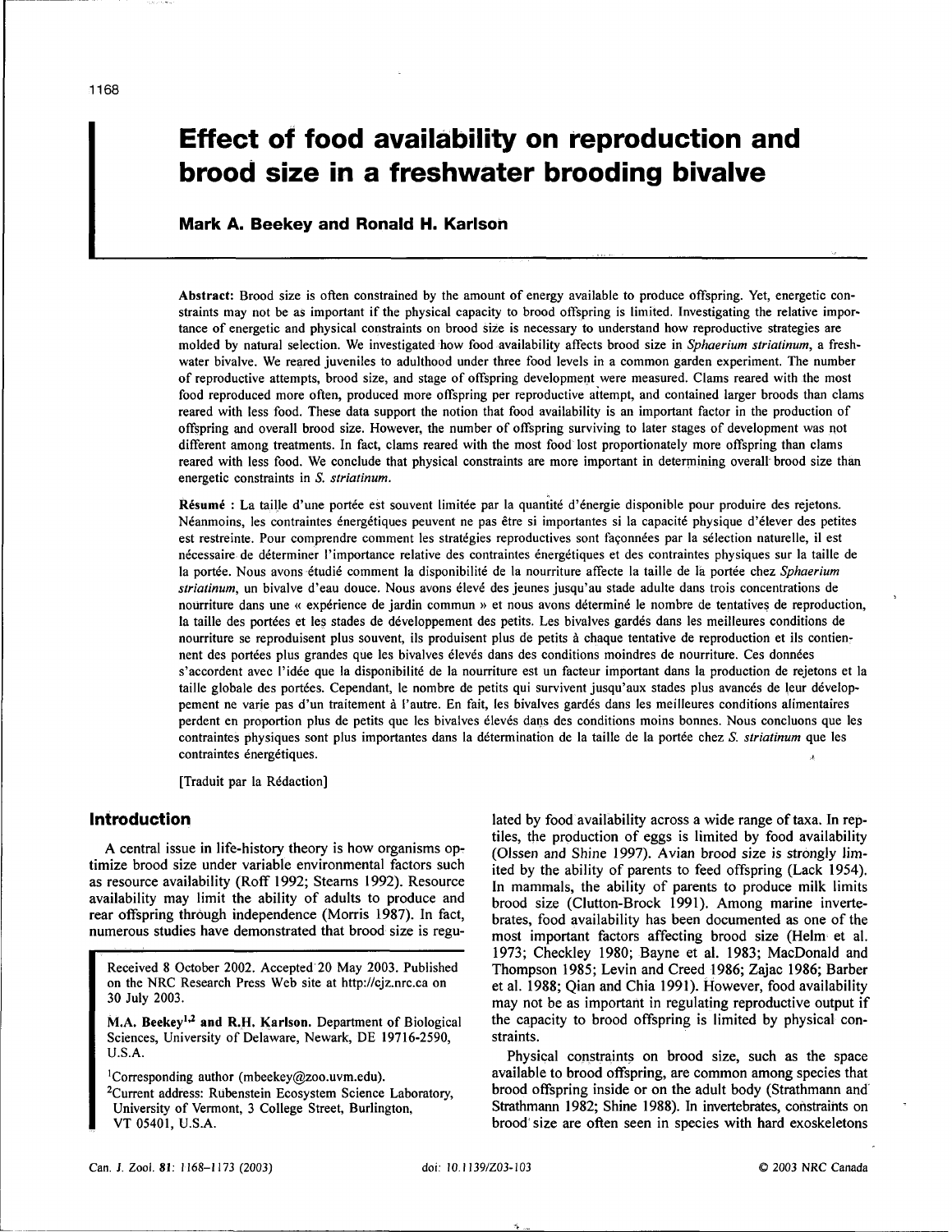such as cladocerans (Perrin 1987) and amphipods (Glazier 2000) or species with shells such as bivalves (Bayne et al. 1983; Calow 1983; Sebens 1987; Nakaoka 1998) and gastropods (Chapparo et al. 2001). In such species, the capacity for egg production increases faster than the capacity to brood offspring (Heath 1977; Strathmann and Strathmann 1982). Furthermore, as offspring increase in size, the space available per offspring becomes proportionately smaller. Although physical constraints represent a fixed upper limit to brood size, energetic constraints may explain variation in brood size both among and within populations (Olssen and Shine 1997).

Investigating the relative importance of physical and energetic constraints on reproduction is necessary to understand how reproductive strategies are molded by natural selection. Freshwater brooding bivalves are an interesting group with which to conduct these types of investigations. Offspring are brooded either beneath or within the adult lamellibranchs. Consequently, the space available to brood offspring might limit brood size. Freshwater bivalves occupy habitats that experience both seasonal and stochastic variation in food availability. As a result, brood size may be limited by the adult's ability to acquire energetic resources required for reproduction.

*Sphaerium striatinum* is a small (12-14 mm long) ovoviviparous bivalve found in streams, rivers, ponds, and lakes (McMahon 1991). Adults repeatedly produce small cohorts of oocytes (100 µm in diameter) throughout the year that are fertilized within the gonadal tract and released into the mantle cavity. The oocytes are enclosed in marsupial sacs located between the lamellae of each inner demibranch (intramarsupial offspring) (Mackie et al. 1974). Intra-marsupial offspring undergo direct development and eventually break free from the marsupial sacs around 3.0 mm in shell length (extra-marsupial offspring). Although extra-marsupial offspring are competent (Beekey et al. 2000), they are retained within the adult. The retention of extra-marsupial offspring promotes growth within a safe environment. Extra-marsupial offspring become independent, that is, they are released into the environment, at around 4.0 mm long (Hornbach et al. 1982; Beekey 2001).

Up to 97.5% of the offspring that the parents initially produce fail to reach independence (Hornbach et al. 1982). During the early stages of offspring development, marsupial sacs typically contain multiple intra-marsupial offspring. However, by the time intra-marsupial offspring reach the extramarsupial stage, only one (rarely two) offspring remains within each marsupial sac. Brood mortality is indicative of substantial constraints on brood size. The loss of offspring over the course of offspring development has been attributed to food availability (Avolizi 1976; Heard 1977; Hornbach et al. 1982). Sphaeriid oocytes contain insufficient yolk for offspring to complete development (Raven 1958; Mackie 1978). Adults provide the additional nourishment required for development by bathing offspring in hemolymph within the marsupial sacs (Okada 1935; Heard 1977; Schwartz and Dimock 1998). However, the retention of large offspring inside the adult body highlights the potential for severe limitation on brood size due to physical constraints. Variation in brood size among sphaeriid populations has been correlated

with differences in adult shell morphology and volume (Kilgour and Mackie 1990).

We conducted an experiment in which juveniles were reared to adulthood under three food levels to explicitly examine if food availability limits brood size in *S. striatinum.*  If the upper limit to brood size were set by food availability, then one would predict that brood size should increase in proportion to food availability regardless of adult size. However, if the upper limit for brood size were set by physical constraints, then one would predict that brood size would remain constant regardless of food availability. Our results clearly support the notion that food availability regulates the production of offspring, number of reproductive attempts, and brood size in *S. striatinum.* The results also support the notion that physical constraints represent a fixed upper limit to brood size.

#### **Materials and methods**

To circumvent geographic variability and adult nutritional condition, we used juveniles from a single locality and reared them to reproductive maturity under tightly controlled conditions. Juveniles  $(5.8 \pm 0.1 \text{ mm})$ , mean  $\pm 1$  SE) were collected from Big Elk Creek in Fair Hill Natural Resources Management Area, Elkton, Md. One randomly selected juvenile was placed into each of 120 plastic cups (230 mL each) with 20 cm<sup>3</sup> of autoclaved stream sediment  $\left(\leq 0.5 \text{ mm}\right)$ grain size) to provide a suitable substrate for growth and  $200$  mL of filtered (15- $\mu$ m pore) stream water. All of the sediment used in the experiment was collected from a 1-m<sup>2</sup> area within Big Elk Creek. The sediment was autoclaved to prevent excessive algal growth within the cups throughout the experiment. Sphaeriids are deposit feeders (Hornbach et al. 1984). Therefore, the use of stream sediment could influence the amount of food initially available to individuals in the experiment. To help control for differences in organic content of the sediment between cups, we thoroughly mixed the sediment prior to the addition to cups. Water was exchanged every  $2-3$  days with fresh filtered (15- $\mu$ m pore) stream water adjusted to the experimental temperature. The cups and sediment were changed once per month. The cups were immersed in a large water bath held constant at  $22 \pm$ 1°C by an external water chiller and lightly aerated.

Food treatments were randomly assigned to each cup. Research has shown that freshwater clams fed on ground flake fish food can readily grow and reproduce in the laboratory (Hornbach and Cox 1987). Therefore, every 4 days, 0.05, 0.50, and 5.00 mg of ground Tetramin™ Flake Fish Food was added to each container for low, medium, and high treatment groups, respectively. Based on physiological studies of metabolism in fingernail clams (Hornbach et al. 1984), we felt that the amount of food added would bracket conditions in Big Elk Creek, although we did not determine this quantitatively. The experiment ran for 143 days from April to September 1999. Upon termination of the experiment, shell length was measured for each individual to the nearest 0.1 mm. Each individual was dissected to determine the number of marsupial sacs and the number, size, and location of offspring.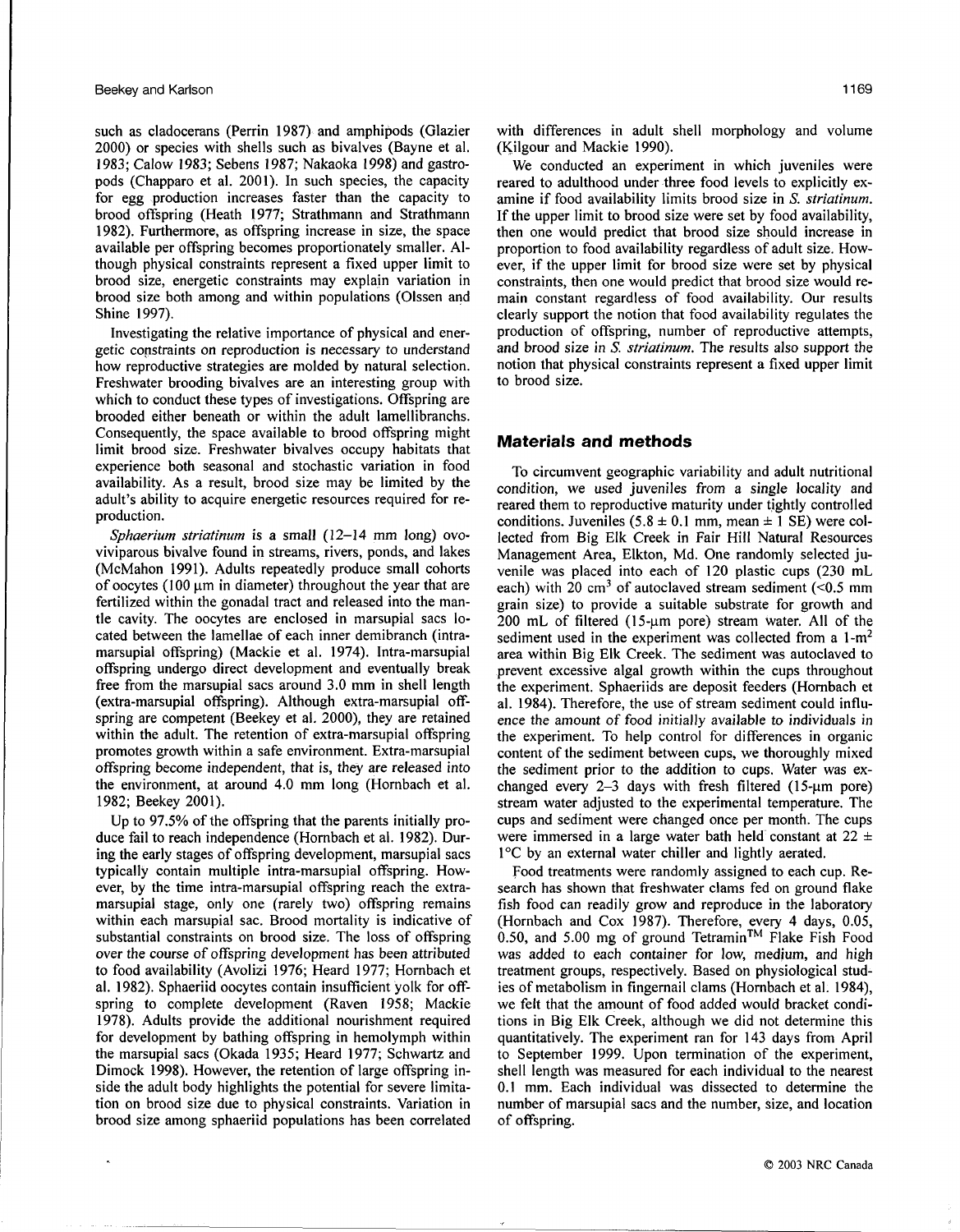Table 1. Multivariate analysis of covariance of food level treatments on growth and reproduction in *Sphaerium striatinum:* effects of covariate.

| (A) Overall effect of covariate.                |                  |              |         |  |  |  |
|-------------------------------------------------|------------------|--------------|---------|--|--|--|
| Source                                          | Wilks' $\lambda$ |              |         |  |  |  |
| Initial mass                                    | 0.32793          | < 0.001      |         |  |  |  |
| (B) Effect of covariate on dependent variables. |                  |              |         |  |  |  |
| Variable                                        |                  | $F_{[1,57]}$ |         |  |  |  |
| Shell length                                    | $-0.067$         | 46.94        | < 0.001 |  |  |  |
| Tissue mass                                     | $-0.731$         | 65.66        | < 0.001 |  |  |  |
| Marsupial sacs                                  | 0.445            | 14.05        | < 0.001 |  |  |  |
| Brood size                                      | 0.534            | 22.76        | < 0.001 |  |  |  |

Note: The dependent variables are the change in shell length (mm), change in wet tissue mass (mg), number of marsupial sacs, and brood size (no. of offspring/adult). The covariate is initial wet mass (mg).

Since uncontrolled differences in initial mass might be correlated with reproductive effort, the data were analyzed using ANCOVA with initial wet tissue mass as the covariate. However, since we could not directly weigh wet tissue mass without killing individuals used in this experiment, we estimated initial wet tissue mass instead. To estimate wet tissue mass, we subtract shell mass from the total wet mass of individuals. Shell mass (SM) was estimated by linear regression of shell length (SL) on shell mass  $(ln(SM) = 2.838(ln(SL)) -$ 1.821;  $R^2 = 0.93$ ,  $F = 1232.2$ ,  $p < 0.0001$ ,  $N = 88$ ) from additional individuals collected from same locality in Big Elk Creek as experimental individuals. To assess changes in tissue mass over the experiment, we subtracted estimated soft tissue mass from final soft tissue mass (measured to the nearest 0.1 mg) for each adult. We excluded the mass of brooded offspring from these measurements.

Finally, one might argue that this laboratory experiment is not indicative of natural conditions. To relate the experimental data to natural conditions, we collected clams from Big Elk Creek at the conclusion of the experiment. Seventeen individuals (10.0  $\pm$  0.5 mm) similar in length to our experimental animals were dissected. Shell length, wet tissue mass (minus brooded offspring), number of marsupial sacs, and brood size were recorded. These data were compared with our experimental results to give an indication of how our food levels relate to field conditions.

#### Results

In nutritional experiments, it is important to control for initial differences in the physiological status of individuals when comparing measures of reproduction. We found that initial tissue mass had a significant effect on each of four dependent variables (Table 1). Individuals that initially weighed more exhibited, on average, smaller changes in shell length and final tissue masses, yet contained more marsupial sacs and larger broods. Regardless, analyses of the adjusted dependent variables indicate that food availability significantly influenced final tissue mass, the number of marsupial sacs, and brood size (Table 2). Clams reared with the most food gained nearly three times more tissue mass than did clams reared with the least food (Fig. 1). Clams reared with medium food levels attained a final tissue mass that was only slightly higher than clams reared with the least food.

plotted. Sample sizes are 17, 21, and 23 for low, medium, and high faced burdle assessed in high food levels, respectively. Fig. 1. Mean  $(\pm 1 \text{ SE})$  adjusted initial and final tissue masses (mg) are plotted for *Sphaerium striatinum* individuals reared in three food levels for 143 days. Initial and final tissue masses are



Both the number of marsupial sacs and brood size were greater in higher food levels than lower food levels (Figs. 2 and 3). Clams reared with the highest food levels contained six times more marsupial sacs than did clams reared with the least food (Fig. 2). Only 67 and 35% of the clams reared with medium or low food treatments, respectively, contained marsupial sacs. Interestingly, three adults reared with the least food contained empty marsupial sacs. Clams reared with the most food contained 10 times more offspring than clams reared with the least food (Fig. 2).

Brood composition also differed in response to food level. Individuals reared with the most food contained significantly more intra-marsupial offspring and were the only individuals to release offspring (Fig. 3). Overall, adults reared with the most food contained larger offspring than adults reared in either medium or low food treatments (Fig. 4). Clams reared with the least food contained only offspring less than 0.8 mm in length. Only individuals reared with the highest food contained offspring greater than 3.0 mm in length. Finally, clams reared with the most food contained more offspring per marsupial sac in the smallest stages of development (average offspring length <0.6 mm) (Fig. 4) than clams reared at medium or low food levels. Clams reared with the least food never contained more than one offspring per marsupial sac regardless of offspring size.

Mean brood size and number of marsupial sacs of fieldcollected individuals fall within the interval bracketed by the medium and high food treatments (Figs. 2 and 3). Mean brood size was significantly greater in individuals reared with the most food than in individuals collected from the field ( $t = 3.54$ , df = 38,  $p < 0.001$ ) (Fig. 2). The mean number of marsupial sacs was not significantly different *(t =*  0.88, df = 38, *p >* 0.05) (Fig. 2). Likewise, mean tissue mass of individuals reared with the most food was not signifi-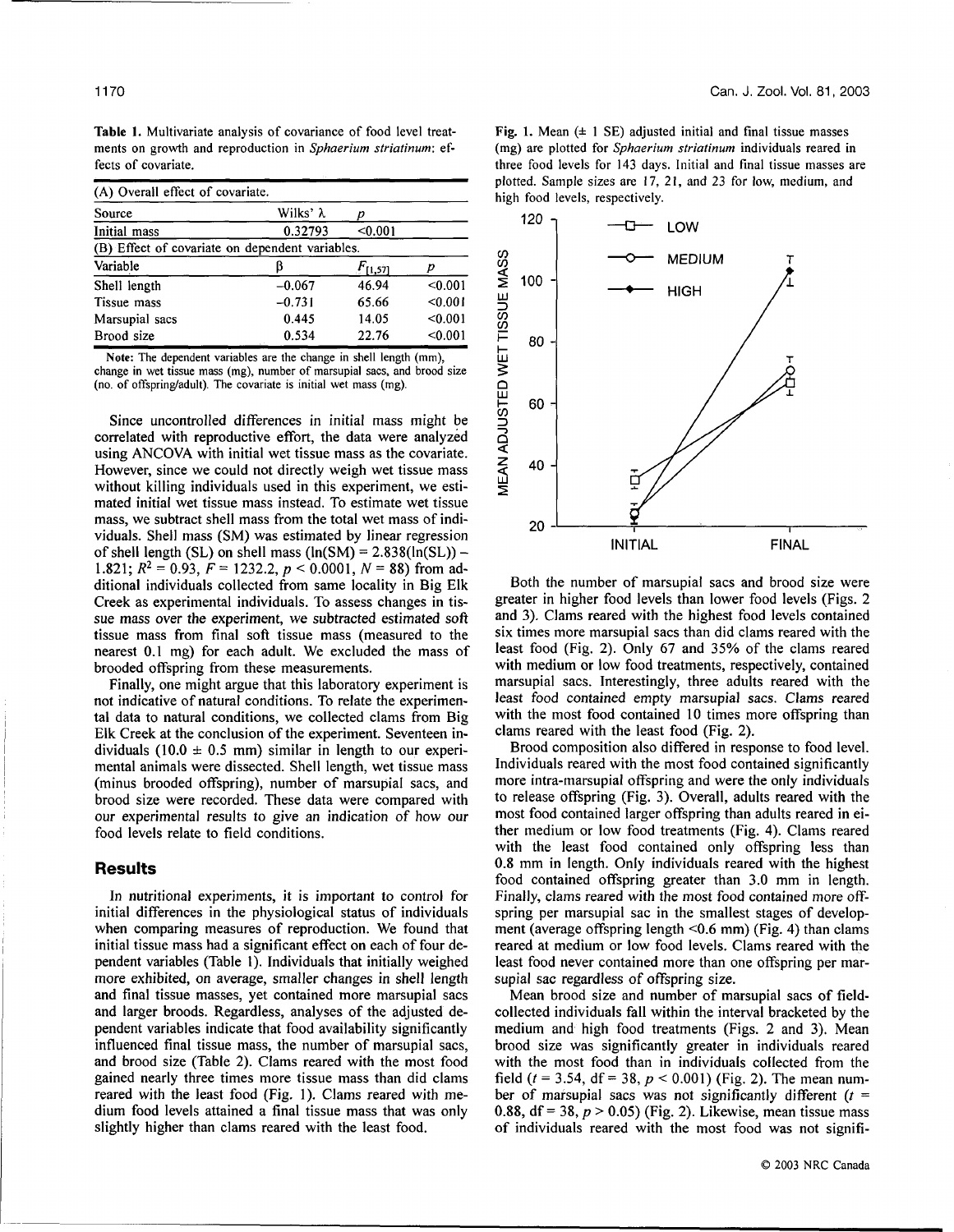Table 2. Multivariate analysis of covariance of food level treatments on growth and reproduction in *S. striatinum:* effects of food level.

| (A) Overall effect of food level.          |      |           |          |              |         |  |
|--------------------------------------------|------|-----------|----------|--------------|---------|--|
| Source                                     | df   | Wilks' λ  | F        |              |         |  |
| Food level                                 |      | 0.128     | 24.17    | < 0.001      |         |  |
| Error                                      | - 57 |           |          |              |         |  |
| (B) Effect of food on dependent variables. |      |           |          |              |         |  |
| Source                                     | df   | MS effect | MS error | $F_{[2,57]}$ |         |  |
| Shell length                               | 2    | 0.23      | 0.20     | 1.18         | 0.313   |  |
| Tissue mass                                | 2    | 13510.45  | 448.89   | 30.10        | < 0.001 |  |
| Marsupial sacs                             |      | 125.19    | 1.51     | 83.06        | < 0.001 |  |
| Brood size                                 | 2    | 745.09    | 4.82     | 154.55       | < 0.001 |  |

Note: The dependent variables are the change in shell length (mm), change in tissue mass (mg), number of marsupial sacs, and brood size (no. of offspring/adult).

Fig. 2. Mean (± 1 SE) number of *S. striatinum* marsupial sacs and brood size (no. of offspring/adult) versus food level and stream individuals. Sample sizes are 17, 21, 23, and 17 for low, medium, high, and stream, respectively.



cantly different from the mean tissue mass of field-collected individuals ( $t = 1.33$ , df = 38,  $p > 0.05$ ). No data were collected on the number of offspring released in the stream (Fig. 3).

#### **Discussion**

The results of this experiment clearly show that food availability has a significant effect on brood size in *S. striatinum.* Although final adult length was not significantly different among treatments, final adult tissue mass increased significantly with food level. Clams reared with the most food contained significantly more marsupial sacs and offspring than clams reared with the least food. Furthermore, clams reared with the most food also contained larger offspring and were the only ones to release offspring by the termination of this experiment. These data support the notion that variability in brood size among similarly sized individuals within and among sphaeriid populations can be attributed to differences in food availability. Below, we discuss these

Fig. 3. Mean (± 1 SE) number of *S. striatinum* intra-marsupial, extra-marsupial, and released offspring per adult versus food level. Sample sizes are 17, 21, 23, and 17 for low, medium, high, and stream, respectively. The number of offspring released in the stream individuals *(X)* is unknown.



results in relation to the effect of food availability on brood size and possible interactions between both energetic and physical constraints.

Food availability is an important factor in determining the level of reproductive investment in *S. striatinum.* These results agree with previous studies investigating the effect of food availability on reproduction in aquatic invertebrates (Bayne et al. 1983; Zajac 1986; Barber et al. 1988; Qian and Chia 1991). The number of marsupial sacs increased significantly with food level (Fig. 2). The number of marsupial sacs per adult is a clear indication of the number of reproductive attempts (Mackie et al. 1974). Adults typically form two marsupial sacs (one per demibranch) each time offspring are produced. Thus, a simple way to find the number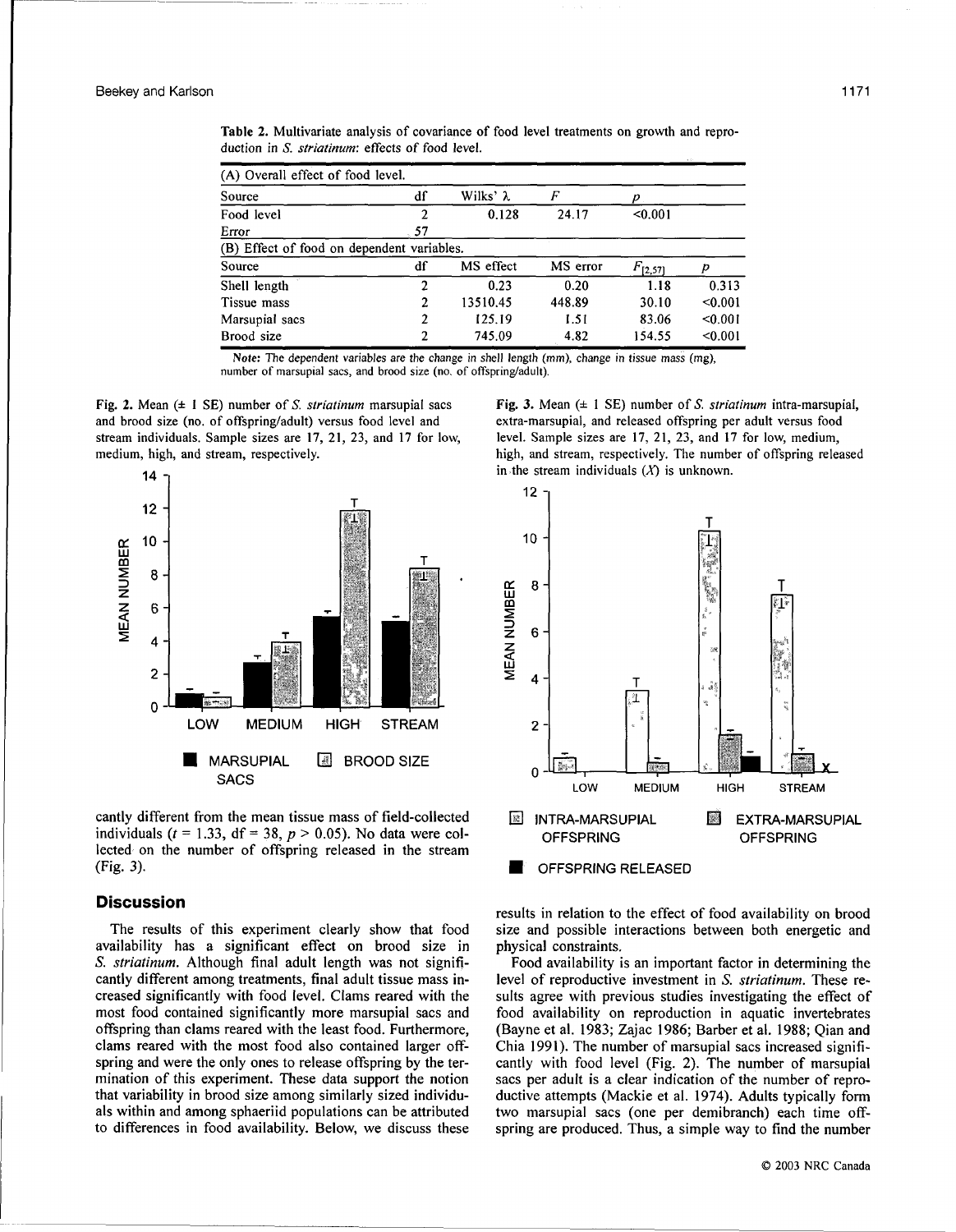Fig. 4. Number of *S. striatinum* offspring per marsupial sac versus the length (mm) of the largest offspring within each sac for each food level. The data represent only those adults containing offspring in each treatment. Sample sizes are 6, 16, and 23 adults for low, medium, and high, respectively.



of reproductive attempts in sphaeriids is to divide the total number of marsupial sacs in half. Given this, clams reared with the most food produced offspring three times more often than clams reared with the least food (Fig. 2). Not only did food availability have an effect on reproductive effort but elevated food levels also resulted in larger brood sizes.

Brood size increased significantly with food availability (Fig. 2). One might argue that this result is purely a function of the number of marsupial sacs. However, if one examines the number of offspring per marsupial sac in the earliest stages of offspring development (<0.6 mm) (Fig. 4), clams reared with the most food clearly contained more offspring per marsupial sac than clams reared in either other food level. Based on these data, we argue that the number of offspring produced per reproductive attempt, or initial fecundity, increased with food availability. However, if food availability was the primary determinant of brood size in S. *striatinum,* then one would have predicted that individuals reared with the most food would contain more offspring than individuals reared with the least food over all stages of offspring development. The number of offspring per marsupial sac converges towards one as offspring increase in size regardless of food availability (Fig. 4). In fact, the proportion of offspring lost over the course of development increases with increasing food availability (Fig. 4).

Life-history studies and analyses of shell morphometry suggest that adult size limits brood size in sphaeriids (Holopainen and Kuiper 1982; Holopainen and Hanski 1986; Mackie 1986). Kilgour and Mackie (1990) substantiated this notion by analyzing shell morphometry in *Pisidium casertanum.*  Adults with wider shells tended to contain more offspring than clams with narrower shells but of similar lengths. If the physical capacity to brood offspring was the primary determinant of brood size, then one would have expected to see a pattern where brood size is limited even under excess levels of food availability. Although we cannot exclusively rule out other factors that may limit brood size, we strongly believe that our data support this prediction (Fig. 4). Clearly, this aspect of reproduction deserves further consideration.

In conclusion, we have demonstrated that food availability significantly affects the number of reproductive attempts, initial fecundity, and overall brood size in *S. striatinum.*  Adults reared with the most food reproduced more often, produced more offspring per reproductive attempt, and brooded more offspring than clams reared in either medium or low food treatments. However, the number of offspring per marsupial sacs converges towards one as offspring increase in size regardless of food availability. These data support the notion that physical constraints are the primary limitation on brood size in *S. striatinum.* 

#### **Acknowledgments**

We would like to thank U. Naik for providing laboratory space, H. Karlson for help with feeding and water changes, J. Cahill for statistical and experimental advice, Ed Walls and the Maryland Department of Natural Resources for allowing us to collect specimens in Fair Hill Natural Resources Management Area, and Daniel Hornbach for his suggestions and comments with regard to brood reduction in this species. Lastly, we would like to thank two anonymous reviewers whose comments greatly improved the manuscript.

#### References

- Avolizi, R.J. 1976. Biomass turnover in populations of viviparous sphaeriid clams: comparisons of growth, fecundity, mortality, and biomass production. Hydrobiologia, 51: 163-180.
- Barber, B.J., Getchell, R., Shumway, S., and Schick, D. 1988. Reduced fecundity in a deepwater population of the giant scallop *Placopecten magellanicus* in the Gulf of Maine, USA. Mar. Ecol. Prog. Ser. 42: 207-212.
- Bayne, B.L., Salked, P.N., and Worrall, C.M. 1983. Reproductive effort and value in different populations of the marine mussel, *Mytilus edulis* L. Oecologia, 59: 18-26.
- Beekey, M.A. 2001. Brood reduction: a reproductive strategy of the freshwater clam *Sphaerium striatinum.* Ph.D. dissertation, University of Delaware, Newark. Available from University Microfilms, Ann Arbor, Mich.
- Beekey, M.A., Karlson, R.H and Greenberg, A.R. 2000. Parental care in *Sphaerium striatinum:* evidence for the retention of competent offspring. Can. J. Zool. 78: 1697-1701.
- Calow, P. 1983. Life cycle patterns and evolution. *In* The Mollusca. Vol. 6. Ecology. *Edited by* W.D. Russel-Hunter. Academic Press, New York. pp. 649-678.
- Chaparro, O.R., Saldivia, C.L., and Paschke, K.A. 2001. Regulatory aspects of the brood capacity of *Crepidula fecunda,*  Gallardo 1979 (Gastropoda: Calyptraeidae). J. Exp. Mar. Biol. Ecol. 266: 97-108.
- Checkley, D.M. 1980. The egg production of a marine planktonic copepod in relation to its food supply: laboratory studies. Limnol. Oceanogr. 25: 430-446.
- Clutton-Brock, T.H. 1991. The evolution of parental care. Princeton University Press, Princeton, N.J.
- Glazier, D.S. 2000. Smaller amphipod mothers show stronger trade-offs between offspring size and number. Ecol. Lett. 3: 142-149.